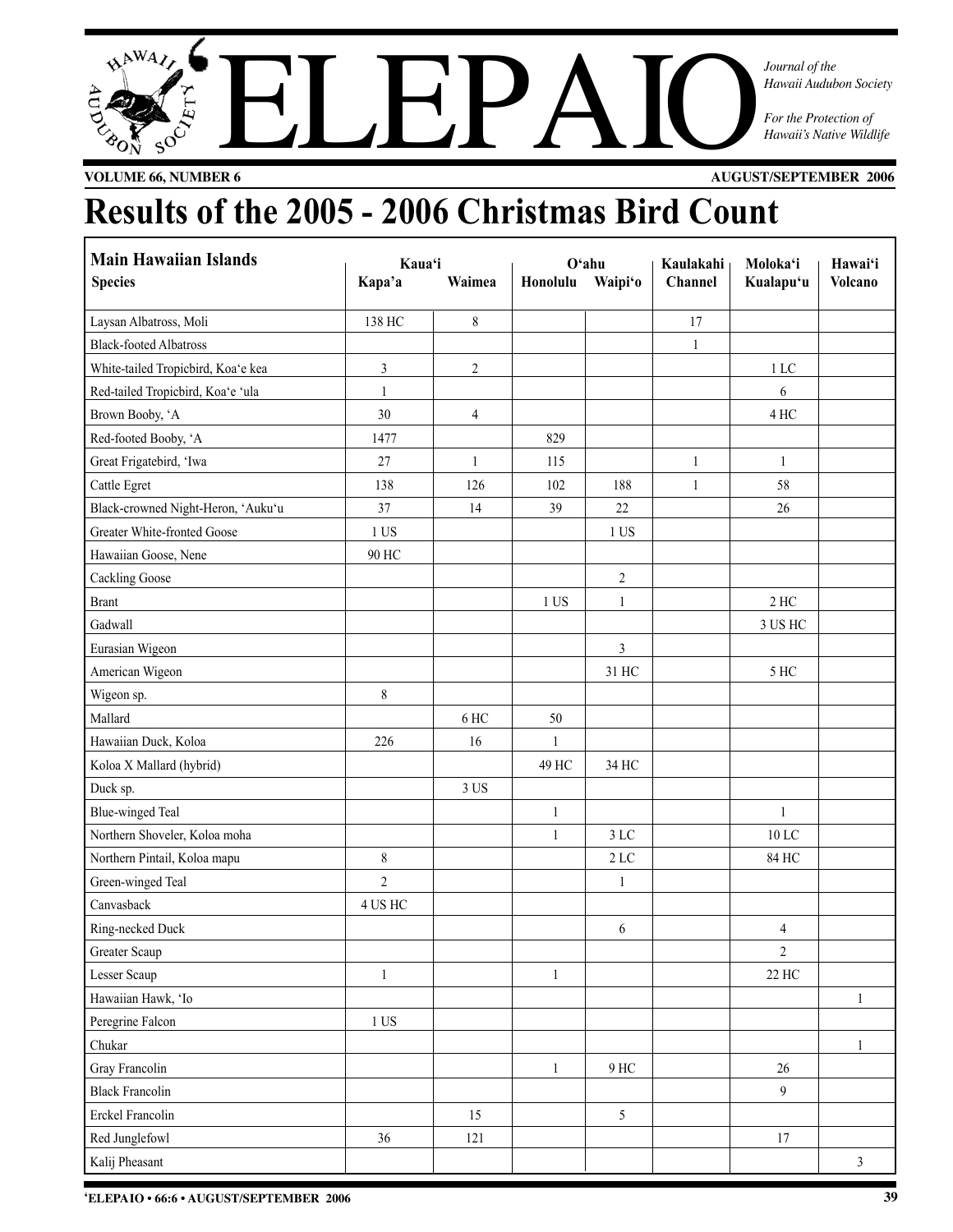|                               | Kaua'i         |              | O'ahu            |                 | Kaulakahi    | Moloka'i       | Hawai'i          |
|-------------------------------|----------------|--------------|------------------|-----------------|--------------|----------------|------------------|
| <b>Species</b>                | Kapa'a         | Waimea       | Honolulu Waipi'o |                 | Channel      | Kualapu'u      | <b>Volcano</b>   |
| Ring-necked Pheasant          | $\mathbf{1}$   | $\mathbf{1}$ |                  |                 |              |                |                  |
| Hawaiian Moorhen, 'Alae 'ula  | 77 HC          | 16           | 22               | $\mathbf{1}$    |              |                |                  |
| Hawaiian Coot, 'Alae ke'oke'o | 31             | 15 HC        | $\overline{4}$   | 267 HC          |              | 100            |                  |
| Pacific Golden-Plover, Kolea  | 219            | 47           | 859              | 539 HC          | 3            | 233            | 26               |
| Semipalmated Plover           |                |              | $\mathbf{1}$     |                 |              |                |                  |
| Hawaiian Stilt, Ae'o          | 213 HC         | 22           | 134              | 141             |              | 98 LC          |                  |
| <b>Lesser Yellowlegs</b>      |                |              |                  | $\mathbf{1}$    |              | $\mathbf{1}$   |                  |
| Wandering Tattler, 'Ulili     | $\overline{4}$ | 7 HC         | 16               | 15              | $\mathbf{1}$ | 11             |                  |
| Bristle-thighed Curlew, Kioea |                |              | 1 US             |                 |              | 5              |                  |
| Ruddy Turnstone, 'Akekeke     | $8\,$          | 14           | 199              | 56              | 5            | 24             |                  |
| Sanderling, Hunakai           |                | 9            | $\overline{4}$   | 50              |              | 22             |                  |
| Snipe sp.                     | 1 US           |              |                  |                 |              |                |                  |
| Caspian Tern                  |                |              | $\mathbf{1}$     |                 |              |                |                  |
| Brown Noddy, Noio koha        |                |              |                  |                 | $\mathbf{1}$ |                |                  |
| Black (Hawaiian) Noddy, Noio  |                |              | 3                |                 | 35           |                |                  |
| White Tern, Manu-o-Ku         |                |              | CW               |                 |              |                |                  |
| Rock Dove                     |                |              | 198              | 127             |              | $\overline{4}$ |                  |
| <b>Spotted Dove</b>           | 137            | 86           | 313              | 360             |              | 126            |                  |
| Zebra Dove                    | 260            | 131          | 1054             | 998             |              | 193            |                  |
| Mourning Dove                 |                |              |                  | <b>26 US HC</b> |              |                |                  |
| Rose-ringed Parakeet          |                |              | 50 HC            |                 |              |                |                  |
| Sulphur-crested Cockatoo      |                |              | $\mathbf{1}$     |                 |              |                |                  |
| Barn Owl                      |                |              | CW               |                 |              |                |                  |
| Short-eared Owl, Pueo         |                | 4 HC         | $\mathbf{1}$     |                 |              |                |                  |
| Mariana Swiftlet              |                |              | $\mathbf{1}$     |                 |              |                |                  |
| Kaua'i 'Elepaio               |                | 54           |                  |                 |              |                |                  |
| O'ahu 'Elepaio                |                |              | 6                | 10 HC           |              |                |                  |
| Hawai'i 'Elepaio              |                |              |                  |                 |              |                | 12               |
| Sky Lark                      |                |              |                  | $\mathbf{1}$    |              |                | $\boldsymbol{2}$ |
| Red-vented Bulbul             |                |              | 338              | 451             |              |                |                  |
| Red-whiskered Bulbul          |                |              | 123              | 159 HC          |              |                |                  |

#### **'Elepaio ISSN 0013-6069 Managing Editor: Lydi Morgan Scientific Editor: Ron Walker**

The 'Elepaio is printed on recyled paper and published nine times per year: February, March, April, May, June/July, August/September, October, November, and December/January

**850 Richards Street, Suite 505 Honolulu, HI 96813 Tel: (808) 528-1432 Fax: (808) 537-5294 E-mail: hiaudsoc@pixi.com Website: www.hawaiiaudubon.com**

**Pacific Fisheries Coalition (PFC) (a project of HAS) Tel: (808) 548-FISH Fax: (808) 537-5294 Website: www.pacfish.org**

#### **Board Roster:**

Liz Kumabe, President Ron Walker, Vice President Wendy Johnson, 2nd Vice President Treasurer, vacant Phil Bruner, Director Arlene Buchholz, Director John Harrison, Director Christine Volinski, Director **Staff:** Lydi Morgan, HAS Office Manager

Linda Paul, PFC Executive Director

Keiko Bonk, NWHI Communications Coordinator Dave Fernholz, NWHI Office Administrator

#### **Committee Chairs:**

Conservation: Naomi Arcand Education: Wendy Johnson Elepaio: Ron Walker Field Trips: vacant Fundraising: vacant Grants & Scholarships: Phil Bruner Membership: vacant Program: Arlene Buchholz Publications: Linda Paul Website: Stephen Bibbs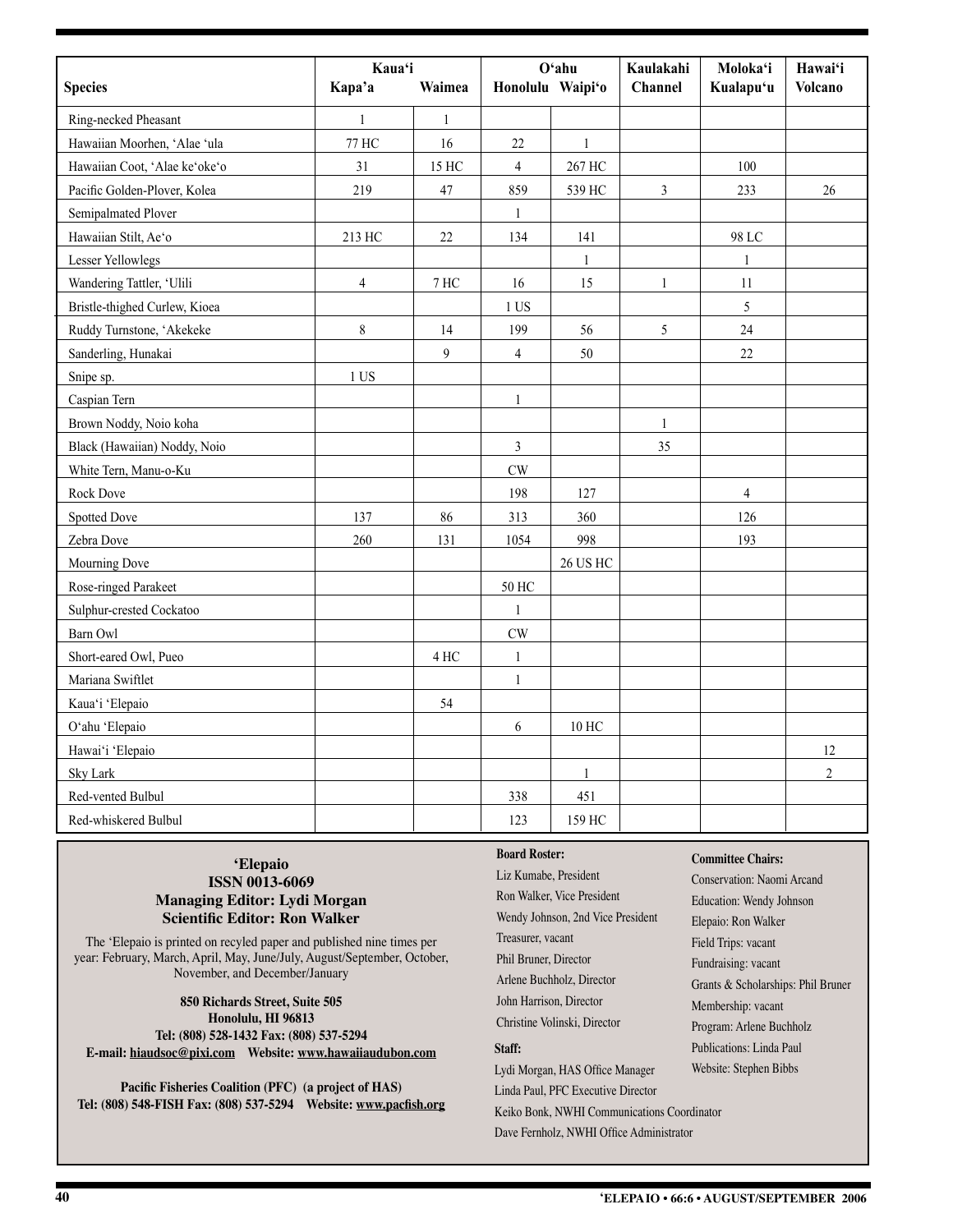| <b>Species</b>         | Kaua'i<br>Kapa'a | Waimea         | $O4$ ahu<br>Honolulu Waipi'o |                | Kaulakahi<br>Channel | Moloka'i<br>Kualapu'u | Hawai'i<br><b>Volcano</b> |
|------------------------|------------------|----------------|------------------------------|----------------|----------------------|-----------------------|---------------------------|
| Japanese Bush-Warbler  | 12 HC            | 3              | 15                           | 93 HC          |                      |                       |                           |
| White-rumped Shama     | 25               | 13             | 27                           | 59             |                      |                       |                           |
| 'Oma'o                 |                  |                |                              |                |                      |                       | 37                        |
| Puaiohi                |                  | 3 US           |                              |                |                      |                       |                           |
| Hwamei                 | 3                | 18             |                              |                |                      |                       |                           |
| Red-billed Leiothrix   |                  |                | 97                           | <b>28 HC</b>   |                      |                       | 3                         |
| Japanese White-eye     | 180              | 99             | 196                          | 360            |                      | 114                   | 17                        |
| Northern Mockingbird   | 3                | 5              |                              | 3              |                      |                       |                           |
| Common Myna            | 255              | 115            | 703                          | 851            |                      | 184                   | $\mathbf{1}$              |
| Yellow-faced Grassquit |                  |                |                              | $\overline{4}$ |                      |                       |                           |
| Saffron Finch          |                  |                | 2                            | 66 HC          |                      |                       |                           |
| Red-crested Cardinal   | 99 HC            | 32             | 111                          | 249            |                      | 11                    |                           |
| Northern Cardinal      | 18               | 55             | 26                           | 78             |                      | 10                    | $\overline{2}$            |
| Western Meadowlark     | 17               |                |                              |                |                      |                       |                           |
| House Finch            | 15               | 48             | 108                          | 417            |                      | 167                   |                           |
| Yellow-fronted Canary  |                  |                | 18                           |                |                      |                       |                           |
| Hawai'i 'Amakihi       |                  |                |                              |                |                      |                       | 9                         |
| O'ahu 'Amakihi         |                  |                | 40                           | 49             |                      |                       |                           |
| Kaua'i 'Amakihi        |                  | 26             |                              |                |                      |                       |                           |
| 'Anianiau              |                  | 13             |                              |                |                      |                       |                           |
| 'Akikiki               |                  | $1$ US         |                              |                |                      |                       |                           |
| 'Akeke'e               |                  | $\overline{4}$ |                              |                |                      |                       |                           |
| Tiwi                   |                  | 8 LC           |                              |                |                      |                       | 16                        |
| 'Apapane               |                  | 284            | 6                            | 75             |                      | $\overline{7}$        | $78\,$                    |
| House Sparrow          | 1 LC             | 60             | 140                          | 276            |                      | 18                    |                           |
| Common Waxbill         |                  |                | 428                          | 1093 HC        |                      |                       |                           |
| Red Avadavat           |                  |                | $\mathbf{1}$                 |                |                      |                       |                           |
| African Silverbill     |                  |                |                              |                |                      | $30\,$                |                           |
| Nutmeg Mannikin        | 146              | 30             | 9                            | 63             |                      | $5\,{\rm LC}$         | $12\,$                    |
| Chestnut Munia         | 50               | 323            | 5                            | 148            |                      |                       |                           |
| Java Sparrow           | 190              | 94             | 556                          | 613 HC         |                      |                       |                           |
| <b>Species</b>         | 42               | 43             | 52                           | 48             | $\boldsymbol{9}$     | 38                    | 15                        |
| <b>Participants</b>    | 11               | 20             | 23                           | 14             | $\mathbf{1}$         | 14                    | 16                        |
| Party-Hours            | 15.5             | 22.75          | 47.5                         | 45             | $\overline{7}$       | 20.25                 | $\overline{\mathbf{4}}$   |
| <b>Count Date</b>      | 12/20/05         | 12/23/05       | 12/18/05                     | 1/2/06         | 1/3/06               | 12/19/05              | 12/18/05                  |

HC - High Count

LC - Low Count

US - Unusual Sighting

CW - Reported in the area during Count Week, but not reported during the count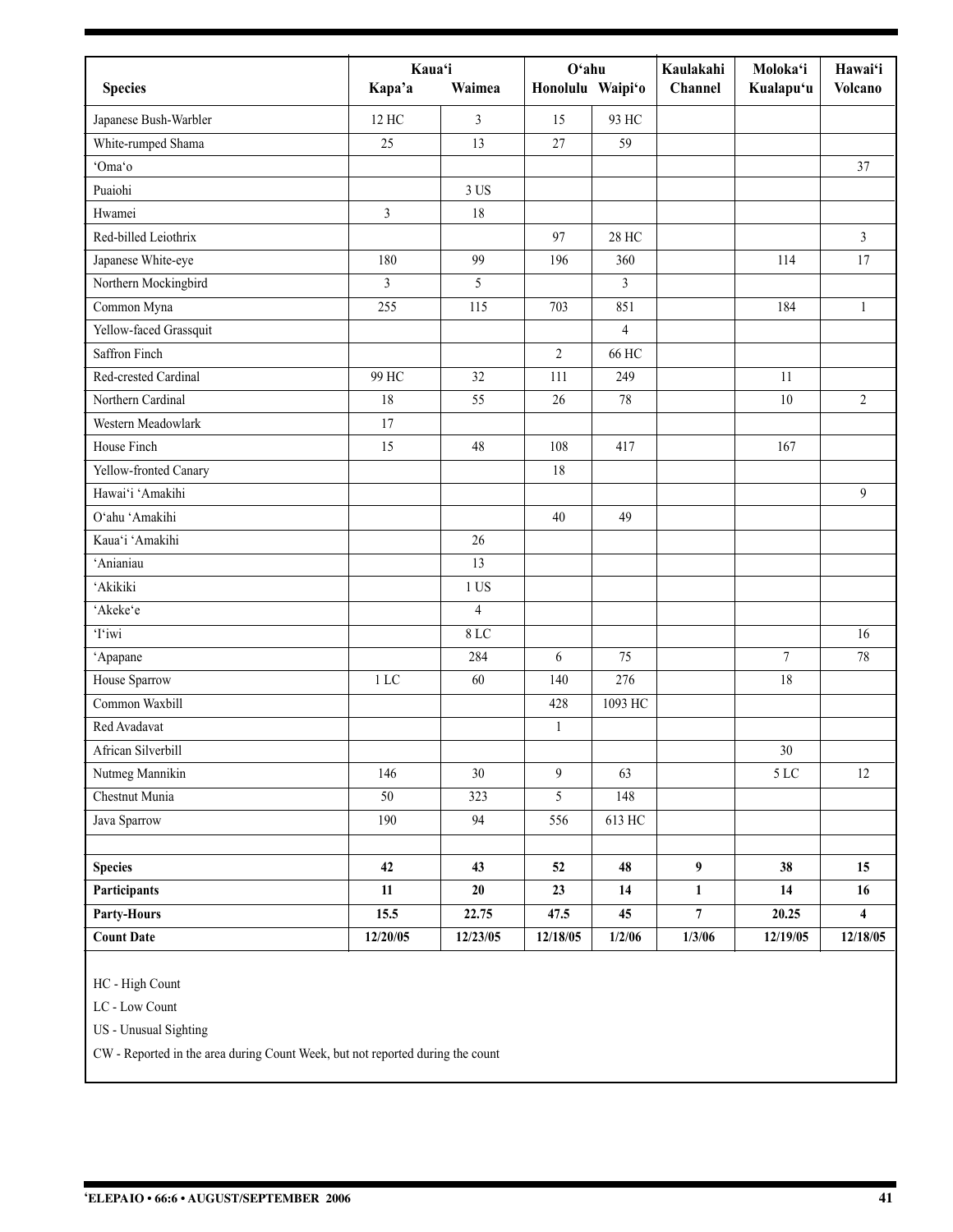### **Results of the 2005-2006 Christmas Bird Count Laysan Island and French Frigate Shoals**

| <b>Species</b>                      | <b>Laysan Island</b> | <b>French Frigate Shoals</b> |
|-------------------------------------|----------------------|------------------------------|
| Laysan Albatross, Moli              | 135522               | 3126                         |
| <b>Black-footed Albatross</b>       | 21013                | 2335                         |
| <b>Bonin Petrel</b>                 | 804                  | 17                           |
| Wedge-tailed Shearwater, 'Ua'u kani | 1                    |                              |
| Tristram's Storm-Petrel             | 27                   | 1                            |
| Red-tailed Tropicbird, Koa'e 'ula   | 9                    | 17                           |
| Masked Booby, 'A                    | 21                   | 111                          |
| Brown Booby, 'A                     | 31                   | 2                            |
| Red-footed Booby, 'A                | 244                  | 1064                         |
| Great Frigatebird, 'Iwa             | 671                  | 425                          |
| <b>Cackling Goose</b>               | 1 US                 |                              |
| <b>Brant</b>                        |                      | 1 US                         |
| Northern Shoveler, Koloa moha       | 19                   |                              |
| Northern Pintail, Koloa mapu        | 21                   |                              |
| Green-winged Teal                   | <b>US CW</b>         |                              |
| Pacific Golden-Plover, Kolea        | 669                  | 103                          |
| Semipalmated Plover                 | 21                   |                              |
| Wandering Tattler, 'Ulili           | 108                  | 1                            |
| Bristle-thighed Curlew, Kioea       | 55                   |                              |
| <b>Bar-tailed Godwit</b>            | 1 US                 |                              |
| Ruddy Turnstone, 'Akekeke           | 2591                 | 559                          |
| Red Knot                            | 1 US                 |                              |
| Sanderling, Hunakai                 |                      | 12                           |
| Western Sandpiper                   | 1                    |                              |
| Long-billed Dowitcher               | $\mathfrak{Z}$       |                              |
| Red Phalarope                       | 4                    |                              |
| Gray-backed Tern, Pakalakala        | 22                   | 1                            |
| Sooty Tern, 'Ewa'ewa                | 8                    | $\overline{c}$               |
| Brown Noddy, Noio koha              | 642                  | 1200                         |
| Black Noddy, Noio                   | 386                  | 2570                         |
| White Tern, Manu-O-Ku               |                      | 150                          |
|                                     |                      |                              |
| <b>Species</b>                      | 32                   | 19                           |
| Participants                        | $\mathbf{3}$         | 7                            |
| <b>Party-Hours</b>                  | 7                    | 8                            |
| <b>Count Date</b>                   | 12/24/05             | 12/23/05                     |

US - Unusual Sighting

CW - Reported in the area during Count Week, but not reported during the count

### **Audubon's 106th Christmas Bird Count, 2005 - 2006**

The Christmas Bird Count (CBC) epitomizes Audubon's approach to bird conservation, involving people to help birds. CBC began over a century ago when, on Christmas Day in 1900, 27 conservationists in 25 localities participated in an alternative to the "side hunt," a Christmas day activity in which teams competed to see who could shoot the most birds and small mammals. Instead, participants proposed to identify, count, and record all the birds they saw, founding what is now considered to be the most significant citizen-based conservation effort and a more than century-old institution.

Today, over 50,000 volunteers from all 50 states, every Canadian province, parts of Central and South America, Bermuda, the West Indies, and Pacific islands count and record every individual bird and bird species seen in a specified area during one 24-hour period between December 14 and January 5.

The valuable scientific data gathered by volunteers during the Christmas Bird Count has become a crucial part of the U.S. Government's natural history monitoring database. Articles published in the 103rd CBC issue of American Birds helped ornithologists better understand the magnitude of the effects of West Nile virus on regional bird populations. Count results from 1900 to the present are available through National Audubon's website, www.audubon.org/bird/cbc.

Hawai`i Audubon Society would like to sincerely thank all of this past year's dedicated organizers and participants who took the time and effort to collect this important data for Hawai`i. Mahalo nui loa!

### **Please Donate!**

Hawaii Audubon Society is accepting donations of items to be sold at a silent auction during our Annual Awards Dinner in October. Please consider donating items such as wildlife books, photos, binoculars, native plants, hiking gear, and more. Your donations will help to raise the funds necessary to perpetuate our ability to protect Hawai`i's precious native wildlife! If you would like to donate, please call the HAS office at 808-528-1432 or email hiaudsoc@pixi.com. Thank you!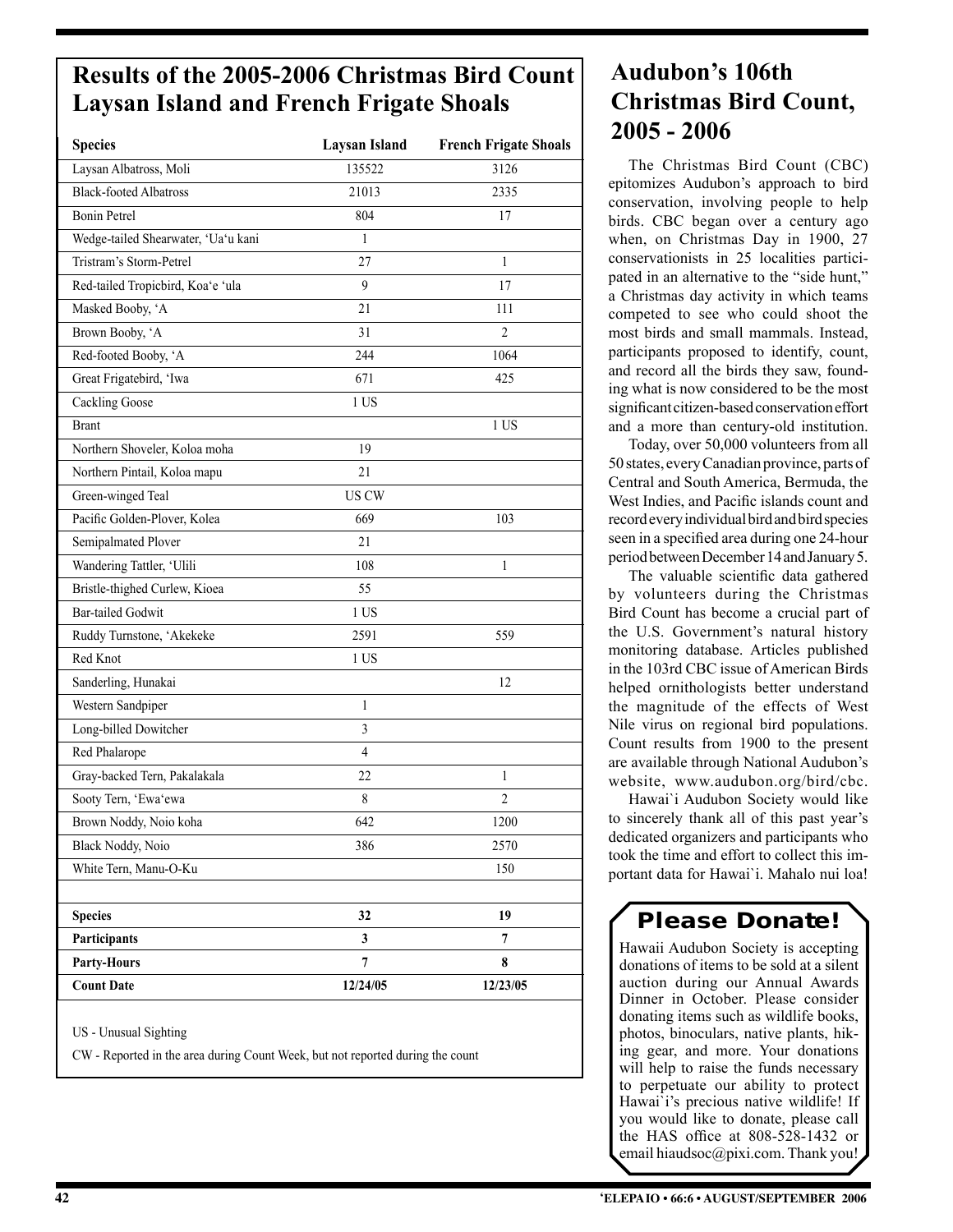### **Linda Paul Named "Volunteer of the Year" by National Marine Sanctuary Foundation**

Linda Paul, Hawai`i Audubon Society Executive Director for Aquatics Research, was honored as the Volunteer of the Year during the National Marine Sanctuary Foundation's Annual Leadership Dinner on June 13, 2006 in Washington, DC. Ms. Paul was recognized for her work to protect the fragile ocean ecosystems in the Northwestern Hawaiian Islands (NWHI).

For many years Paul has dedicated her time and expertise to protect the NWHI and for the past five years she has served on the NWHI Coral Reef Ecosystem Reserve Advisory Council (RAC) where she currently serves as Vice-Chair. Ms. Paul received the award two-days prior to the establishment of the NWHI Marine National Monument by President George Bush. Ms. Paul and the RAC developed many of the recommendations for protection of the NWHI included in the President's proclamation, such as the phase out of commercial fishing and other commercial activities in the NWHI.

Paul also initiated the application process to the United Nations Educational, Scientific, and Conservation Organization (UNESCO), supporting the nomination of the NWHI as a World Heritage Site for its distinct cultural and natural resources. Linda Paul joins the many volunteers and leaders in America's history who have worked for over a century to create the largest protected marine area on earth, the "Kupuna Islands" of the NWHI Marine National Monument.

"I am truly honored to receive this award," said Ms. Paul. "Protecting the unique biodiversity of the NWHI is important to Hawai'i and to the health of our planet. By making the NWHI a national marine monument, we can protect fish populations and help to preserve the place I love for future generations. However, it is essential to remember that the NWHI are too fragile to withstand much human visitation. Therefore, the policy should be to 'bring the place to the people instead of the people to the place."

Paul worked with fellow scientists, fishermen and Hawaiian leaders on the RAC. William Aila, Hawaiian leader, cultural practitioner and fisherman served with Linda Paul on the RAC and said, "It should come as no surprise that Linda Paul was recognized as a volunteer of the year. Linda Paul has worked for over 30 years to protect and preserve our oceans for all humanity."

Dan Basta, Director of the National Marine Sanctuary Program said, "Linda's tireless efforts, not just in Hawai`i, but worldwide, to advocate on behalf of the waters surrounding the NWHI earns her more than this award. Ms. Paul has also earned our profound admiration and undying gratitude." Linda Paul's passion for protecting the NWHI began when she was a graduate student studying the behavior of the endemic Hawaiian spiny lobster. She journeyed to the NWHI in the 1970s to research the lobster population there. Rapacious lobster harvesting in the 1980s and 90s eventually led to a virtual collapse of the population. The simultaneous decline of the now-endangered Hawaiian Monk seal population has been attributed to this tragic and avoidable collapse. In the 1990's Ms. Paul was a founding member of the Pacific Fisheries Coalition, a collaboration of groups in Hawai`i concerned with ocean health. Ms. Paul serves on the Board of Advisors of the Marine Fish Conservation Network, a Washing-



Juan R. Tricoche, Staff photographer, Dept. of Commerce

*Left: Lori Arguelles, President, National Marine Sanctuary Foundation Center: Linda Paul Right: Dan Basta, Director, National Marine Sanctuary Program NOAA*

ton DC-based national coalition of 175 conservation and fishing organizations dedicated to conserving marine fish and promoting long-term ocean health.

The National Marine Sanctuary Foundation is the private, non-profit partner to the federally managed National Marine Sanctuary Program. It was created to inspire all people to preserve, protect and promote our nationwide network of marine sanctuaries. The 14 sites within the national marine sanctuary system protect oceans and great lakes from the Florida Keys to the Hawaiian Islands and from Lake Huron to the Gulf of Mexico.

*Source: Pacific Fisheries Coalition Media Release dated June 23, 2006 Contact: Keiko Bonk, (808) 548-3474, nwhibonk@earthlink.net, www. nwhinetwork.net*

### **HAS Program Meetings**

Program Meetings are held from 6:30 to 8:30pm on the third Monday of every other month at UH Manoa's St. John lab building (Botany Building), in room 011 in the ground floor auditorium. The address is 3190 Maile Way. Refreshments will be served and products will be available for purchase. Attendance is free and open to the public.

#### **August 21st, 6:45pm, Linda Elliott**

Linda Elliott has been working in wildlife rehabilitation for 17 years. She will be speaking about wildlife rehabilitation including oiled wildlife response, and about plans for the Hawai'i Wildlife Center (HWC) she is developing on the Big Island in Kohala (see "Fundraising for HWC at a Critical Juncture" in this issue). Please note that this meeting will begin at 6:45pm instead of 6:30.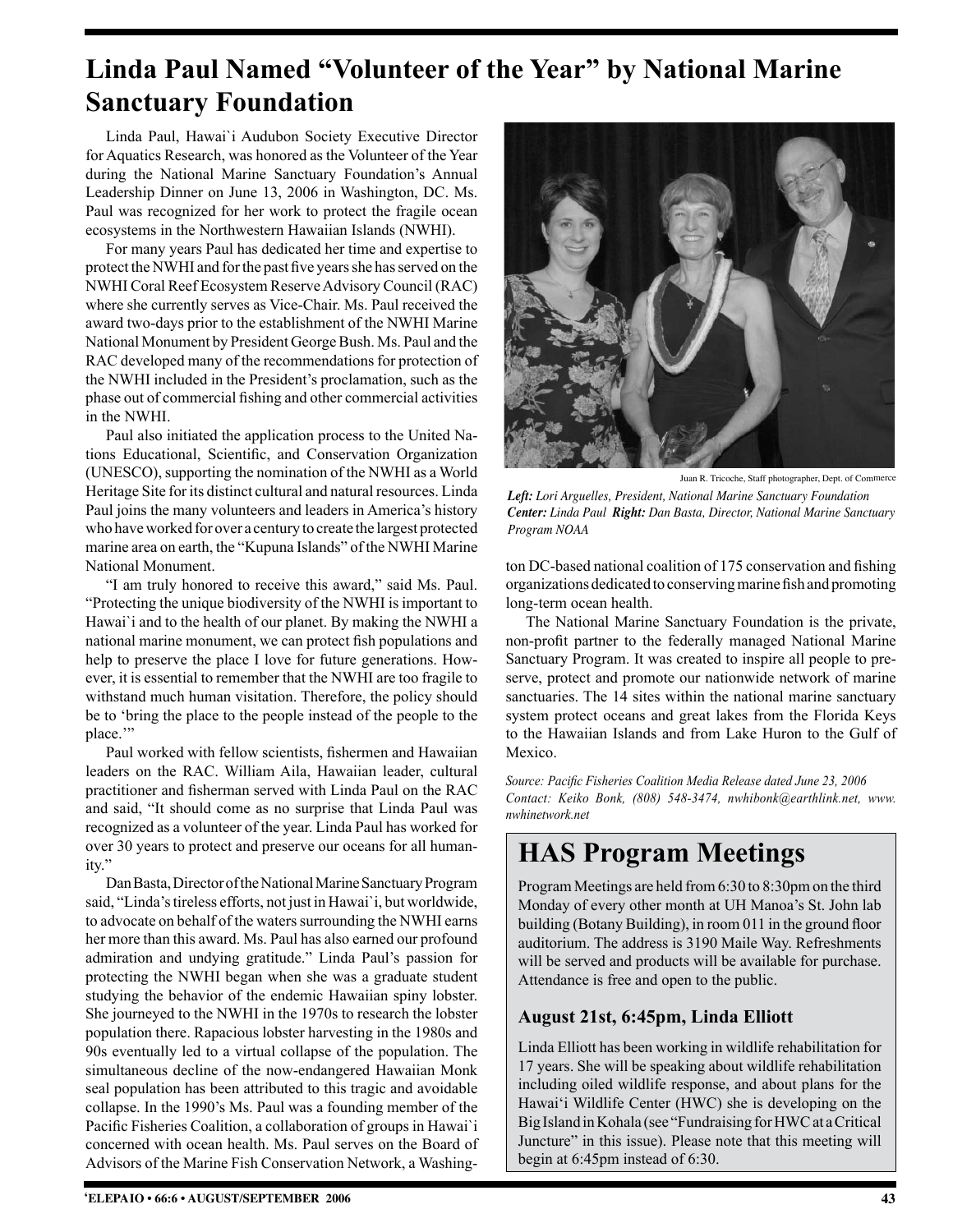The Board of Directors of the Hawaii Audubon Society Invite You to Attend the Society's

Annual

Awards Dinner

Wednesday, October 18, 2006 6:00 pm to 9:00 pm Treetops Restaurant

Paradise Park

Open Buffet with Vegetarian Option Silent auction featuring a private collection of fascinating bird books and more. Awarding of outstanding volunteers, corporate leaders, and public servants for their contributions to the protection of Hawaii's native wildlife and ecosystems.

#### Featuring

### **THE LIFE AND TIMES OF `AKEKEKE (RUDDY TURNSTONE)**

a presentation by Dr. Phil Bruner Dr. Bruner has spent the past three years investigating the breeding biology of `Akekeke (Ruddy Turnstone) at his study site located 40 miles NW of Nome, Alaska. Dr. Bruner has been rewarded with observations that have never been reported, and his presentation, through photos and discussion, will transport you to a special place with one of Hawaii's unique migratory shorebirds.

#### \$25 per person

Please make your reservations no later than October 11 by calling 528-1432, emailing hiaudsoc@pixi.com, or by registering on our website, www.hawaiiaudubon.com Checks may be mailed to Hawaii Audubon Society,

### **HAS Field Trips for 2006**

#### **Saturday, August 19**

цſ

**`Aiea Loop Trail** with Phil Bruner

Meet at the uppermost parking lot (at the top of the loop) of `Aiea State Park at 8:00am. We will begin hiking at 8:30am. The State Park is at the end of `Aiea Heights Drive. We will hike part of the loop trail, then part of the ridge trail, looking at birds and native plants. Bring lunch, water, and sturdy footwear. We will hike until about 1:00pm.

#### **Saturday, September 23**

#### **Paiko Lagoon** with Alice Roberts

A lowtide meander with Alice to welcome our migrating shorebirds back to Hawai`i and explore many other fascinating creatures along the shoreline. This is a wonderful treat of a field trip, and one that keiki will particularly enjoy! Wear old tennis shoes or reefwalkers, and bring binoculars, water, sunscreen, and a hat. We will meet at Paiko Lagoon at 9:00am and walk for about 2 hours. Call Alice to register, 864-8122.

#### **Saturday, November 4**

**James Campbell National Wildlife Refuge** with Ron Walker See Hawai`i's endangered waterbirds and other migratory waterfowl at one of O`ahu's few remaining wetlands. This is a good place for unusual sightings! The walk will begin at 8:30am. This trip is limited to 20 participants. Register and receive directions by calling the office, 528-1432; please leave your name and telephone number.



Make a donation to our organization at any Foodland or Sack N Save checkout, and Foodland will make a donation to our organization, too!

Our Organization Code is 77189

#### **How to Help**

- 1) Make a donation to our organization (up to \$249 per person) at any Foodland or Sack N Save check out from September 1 - 30, 2006.
- 2) Foodland will match all donations up to a total of \$200,000 for all organizations combined.
- 3) Purchase participating Give Aloha products to help increase the \$200,000 gift

### **Thank You For Your Support!**



**December: Christmas Bird Count**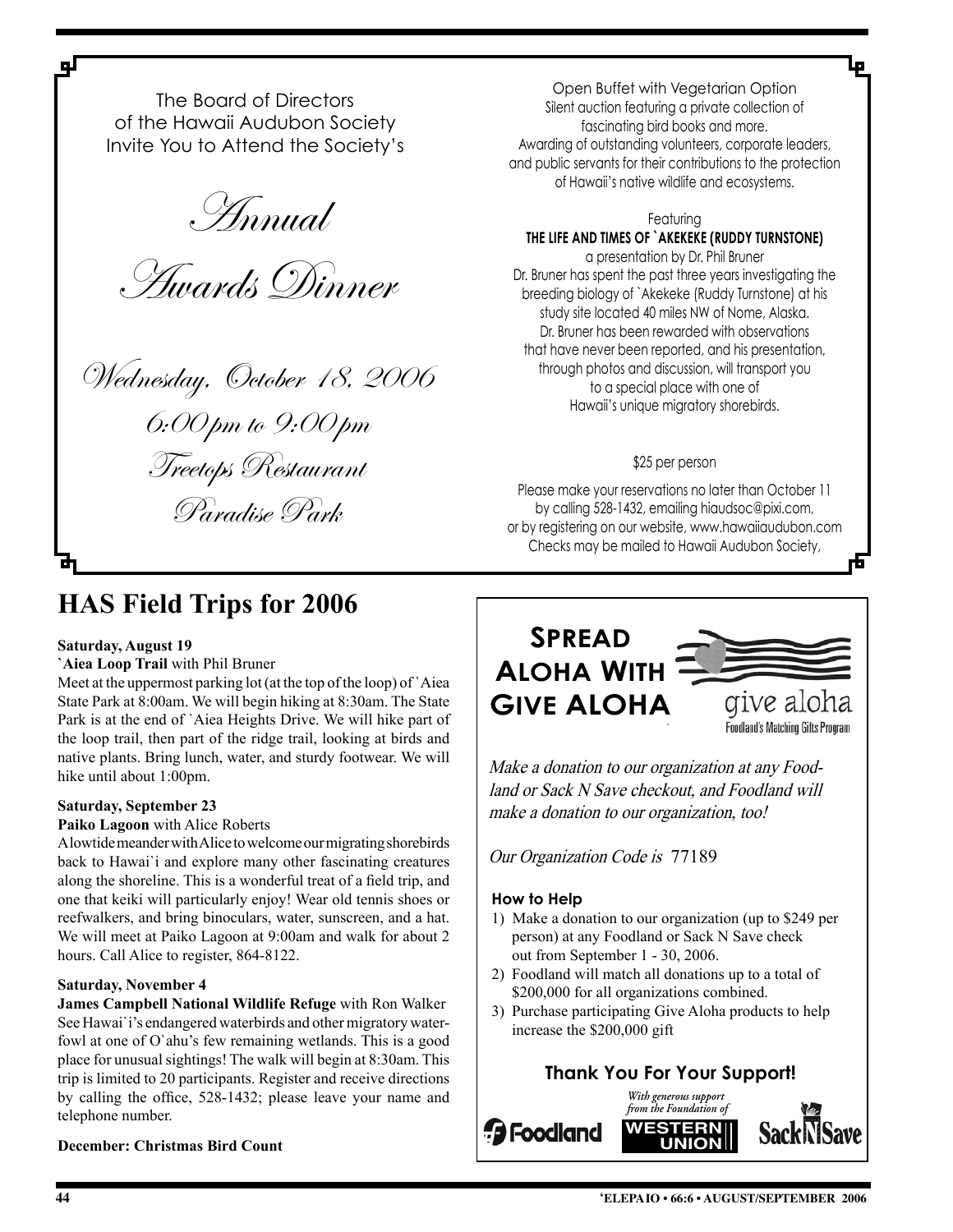### **Fundraising for the Hawai'i Wildlife Center at a Critical Juncture**

Dedicated to the care and conservation of Hawai'i's endangered and threatened wildlife through hands-on treatment, research, training and education, the Hawai'i Wildlife Center (HWC) is beginning to take shape. HWC, a newly formed nonprofit corporation, is almost ready to begin the construction of its new facility in Halaula, North Kohala on the Big Island of Hawai'i.

Through the passion and dedication of HWC founder and President Linda Elliott, HWC will operate as a rehabilitation facility and conservation resource, seven days a week, year round, caring for Hawai'i's sick, injured, and orphaned endangered wildlife. Rehabilitated animals will be returned to the wild. HWC will serve all of Hawai'i through participation in disaster preparedness efforts during major disease outbreaks such as avian botulism or contaminants spills. Furthermore, HWC will sponsor educational classes on endangered native species and conservation programs. The majority of wildlife that will be treated at Hawai'i Wildlife Center will be waterbirds and seabirds, including the Hawaiian goose (nene), Hawaiian and migratory ducks, Hawaiian coots, stilts, and moorhen, and shearwaters, terns, boobies, albatrosses and other seabirds. Hawaiian hawks, owls, and forest birds will be treated as well. There will be limited opportunities to work with sea turtles, Hawaiian bats, and marine mammals.

Hawai'i's state and federal wildlife agencies have unanimously endorsed this project. State Representative Dwight Takamine, along with state representatives from the Big Island, made possible the legislative approval of a \$500,000 grant as part of the 2006 state budget. Pete Hoffman enabled the approval of \$10,000 in discretionary funds with the unanimous support of the Hawai'i County Council. HWC has received generous donations of skills, materials, and other valuable resources from businesses, organizations, and individuals, including the Anderson-Rogers Foundation, Surety Kohala, West Hawai'i Concrete and its parent company, the MDU Foundation, Earthworks Construction, JS Bedingfield Construction Management, Tinguley Development, Inc., the University of California Davis School of Veterinary Medicine, Cornell University, North Kohala Community Resource Center, Gregg Todd, and a growing number of community members. Mahalo nui loa!

"The important work now is to raise the remaining monies needed so construction can begin," Elliott voiced. "We are on the way to accomplish HWC's goal to care for Hawai`i's sick and injured threatened wildlife. Support now and into the future is needed and greatly appreciated. The very survival of so many species here may depend on it."

Linda Elliott can be contacted by calling (808) 884-5576 or emailing lindae808@yahoo.com. She will be speaking about the Hawai'i Wildlife Center at Hawaii Audubon Society's August 21st Program Meeting at the University of Hawai'i Manoa (see "Program Meetings" in this issue).

*Source: Hawai'i Wildlife Center Media Release dated May 2006*

### **Funding Awarded to Private Landowners in Hawai`i to Conserve Endangered Species**

In June 2006, private landowners in Hawai`i were awarded \$538,317 to help conserve and restore habitat for a wide range of species, from endangered Hawaiian plants and birds on O`ahu and Maui to hawksbill sea turtles on the Big Island. Monies were awarded through the U.S. Fish and Wildlife Service's Private Stewardship Grants program.

Acting Assistant Interior Secretary Matt Hogan announced grants totaling more than \$6.9 million to private landowners and groups in 35 states to undertake conservation projects on their land for endangered, threatened and other at-risk species.

"The Private Stewardship Grants program builds partnerships with private landowners to do what the federal government cannot do alone," said Hogan. "This grant program empowers citizens to conserve imperiled species on private lands across the nation."

Now in its fourth year, the Private Stewardship Grants program provides federal grants on a competitive basis to individuals and groups engaged in voluntary conservation efforts on private lands that benefit federally listed endangered or threatened species, candidate species, or other at-risk species. Under this program, private landowners as well as groups working with private landowners, submit proposals directly to the Service for funding to support these efforts. Each of the 80 grants awarded in June require at least a 10 percent match in nonfederal dollars or in-kind contributions.

In the first three years of the program, 282 grants totaling more than \$22 million were awarded to private landowners across the country. During this same period, private landowners in Hawai`i received \$2,861,296.

The Private Stewardship grants awarded in Hawai`i this year are:

Hawai'i Island Coastal Restoration-(application by Yamanaka Enterprises, Inc.) – Hawai`i County, Hawai`i**,** \$73,250

The project seeks to improve hawksbill sea turtle nesting habitat by minimizing threats posed by nonnative mammalian predators including mongooses, rats, feral cats, and feral dogs; controlling invasive plants such as fountain grass; and minimizing the impact of human activities. Green sea turtles and Hawaiian monk seals will also benefit as a result of this restoration project.

continued on page 46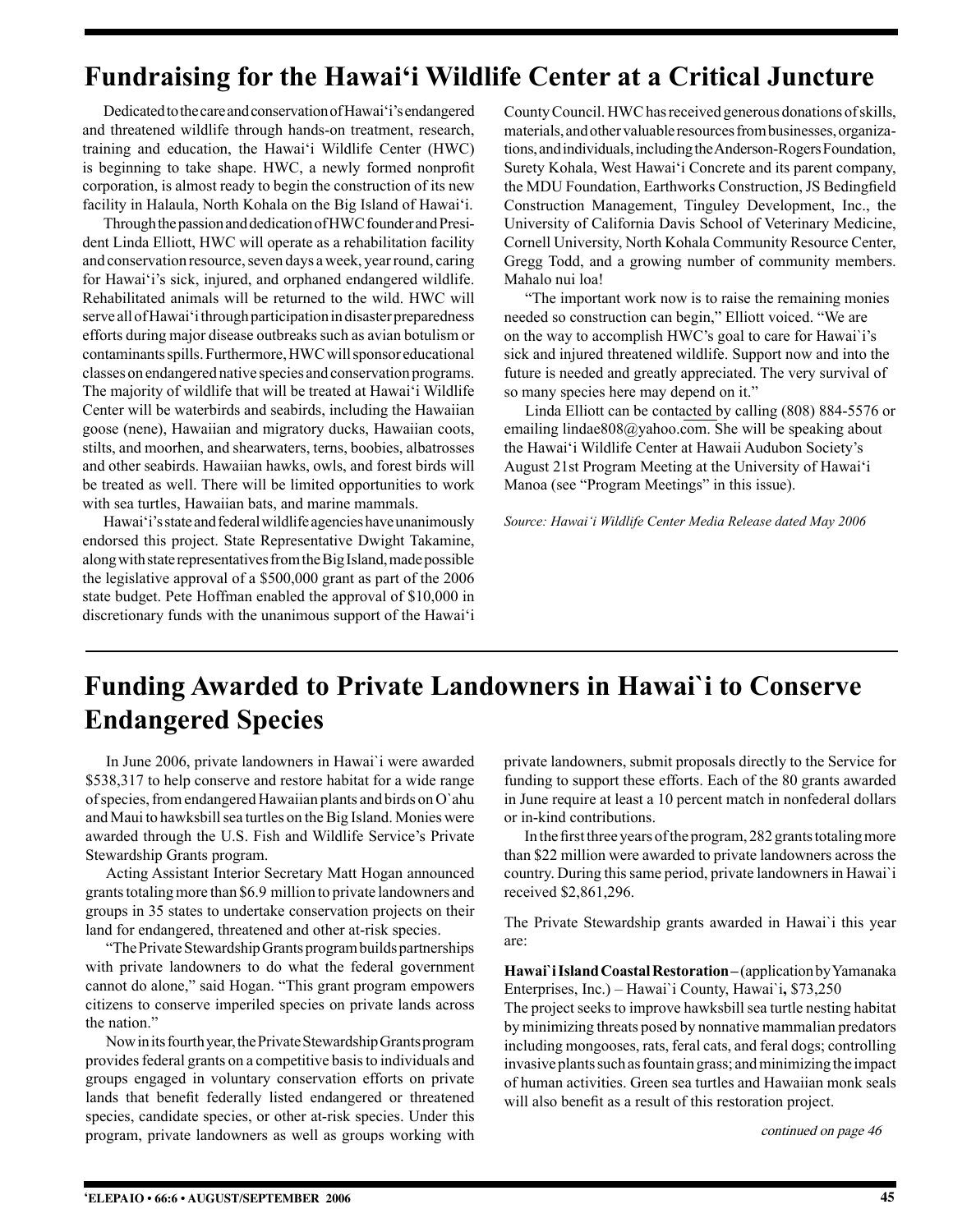### **President Bush Establishes Northwestern Hawaiian Islands National Monument**

On June 15, 2006, President Bush signed a proclamation creating the Northwestern Hawaiian Islands Marine National Monument. The Monument will enable nearly 140,000 square miles of the Northwestern Hawaiian Islands (NWHI) to receive our Nation's highest form of marine environmental protection. The Monument will preserve access for Native Hawaiian cultural activities, provide for carefully regulated educational and scientific activities, allow visitation in a special area around Midway Island, prohibit unauthorized access to the Monument, phase out commercial fishing over a five-year period, and ban other types of resource extraction and dumping of waste. This Monument is the largest single area dedicated to conservation in the history of our country and the largest protected marine area in the world. It is more than 100 times larger than Yosemite National Park, larger than 46 of our 50 states, and more than seven times larger than all our national marine sanctuaries combined.

The ten islands and atolls of the NWHI stretch over nearly 1,400 miles - the distance from Chicago to Miami. The undersea mountain ranges of the NWHI comprise the largest remote reef system in the world. In the tropical waters surrounding the northwestern part of the Hawaiian archipelago, there are more than

4,500 square miles of coral reef habitat thriving under the surface. The region holds the largest, healthiest, and most untouched coral reef system in the United States. The archipelago is home to more than 7,000 marine species - a quarter of which are found nowhere else on earth. The NWHI are also the primary home for the nearly 1,400 surviving Hawaiian Monk seals - virtually the entire population of this critically endangered species. They are also the breeding grounds for approximately 90 percent of the threatened Hawaiian Islands Green sea turtle population.

As part of this proclamation, the Department of the Interior and the Department of Commerce will work with the State of Hawai`i and the public to develop a plan to manage the new monument. The proclamation will also charge NOAA to use its expertise to oversee the marine areas, and the Fish and Wildlife Service to apply their skills to the wildlife refuge areas. The designation of the Northwestern Hawaiian Islands Marine National Monument will protect our natural wealth for the generations that follow and lay the foundation for even greater discoveries and conservation to come.

*Source: White House Press Release dated June 15, 2006*

#### **Funding Awarded....**continued from page 45

**Kualoa Ranch Endangered Species Restoration and Management** – (application by Kualoa Ranch and Activity Club, Inc.)

– Honolulu County, Hawai`i, \$111,035

The objective of this project is to establish new populations of four endangered plant species (*Cyanea acuminata*, *Cyanea crispa*, *Gardenia mannii*, and *Cyanea truncata*) and one candidate plant species *(Psychotria hexandra* spp. O*ahuensis)*. Newly established populations will be protected by constructing exclosure fences which will enclose approximately 10 acres of habitat.

Lana`ihale Summit Fence Project-(application by Lana`i Institute for the Environment) – Maui County, Hawai`i, \$245,000

This project will protect and restore the native forest ecosystem of the Lana`ihale Cloud Forest on the island of Lana`i, benefiting a number of endangered plant species including *Bonamia menziesii, Clermontia oblongifolia* ssp. *mauiensis, Ctenitis squamigera, Cyanea grimesiana* ssp. *grimesiana, Cyanea macrostegia* ssp. *gibsonii, Cyrtandra munroi, Gahnia lanaiensis, Hedoyotis mannii, Hedyotis schlechtendahliana* var. *remyi, Labordia tinifolia*  var. *lanaiensis, Melicope munroi, Spermolepis hawaiiensis,* and *Viola lanaiensis*. Lana`ihale also includes occupied habitat for *Partulina semicarinata* and *Partulina variabilis,* two tree snails that are candidates for listing as endangered. This restoration effort will include installation of an exclosure fence that will restrict feral ungulates from accessing the forest and allow restoration and natural regeneration of native plants to occur.

**Reintroduction and Conservation of Five Endangered Plants and a Bird Species on Tiana Partners Property –** (application by Ohu `Ohu Ko`olau, Inc.) - Honolulu County, Hawai`i, \$26,532

The objective of this project is to reintroduce, monitor, and maintain five endangered plant species (*Cyanea grimesiana* ssp. *grimesiana, Cyrtandra polyantha, Diellia erecta, Lobelia monostachya,* and *Tetraplasandra lydgatei*) and enhance the habitat of a the endangered O`ahu `Elepaio (*Chasiempis sandwichensis ibidis*) in appropriate and protected habitat on Tiana Partners land.

**Threat Abatement in Haiku Uka, East Maui** – (application by Tri-Isle Resource Conservation & Development Council, Inc. and East Maui Watershed Partnership) – Maui County, Hawai`i, \$82,500

The objective of this project is to control invasive plant species that compete for the habitat of 12 listed and 4 proposed plant and animal species, and to control feral ungulates present in the project area, whose browsing and trampling reduce habitat for at-risk species.

The Private Stewardship Grant program is one of a variety of tools under the ESA that help landowners plan and implement projects to conserve rare species. Other cooperative measures under the ESA include Habitat Conservation Plans, Safe Harbor Agreements, and Candidate Conservation Agreements. These grants and cooperative agreements provide incentives to foster citizen participation in the stewardship of our nation's endangered species.

*Source: USFWS News Release dated June 1, 2006 Contact: Ken Foote, (808) 792-9535 or (808) 282-9442*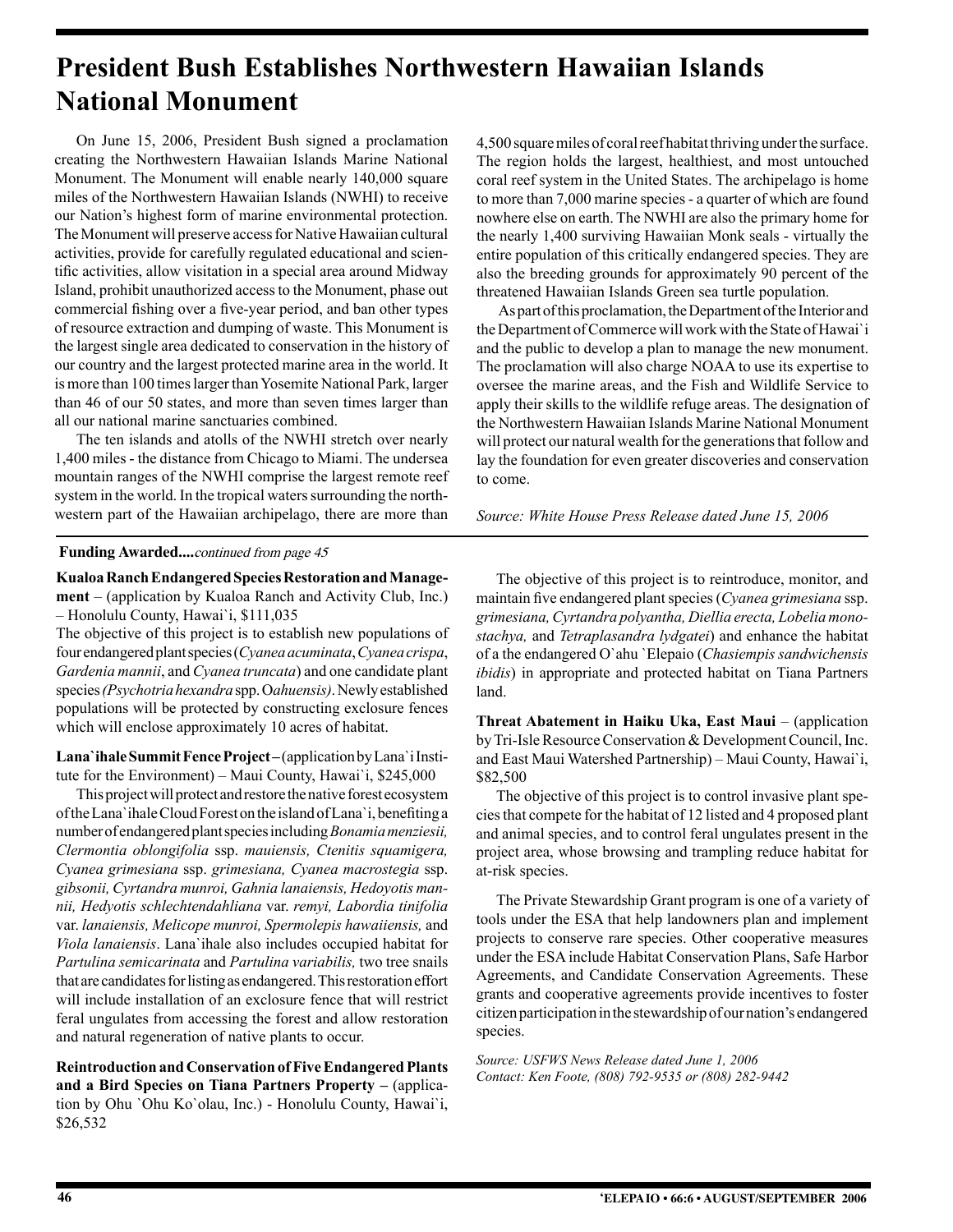### **Hawaii Audubon Society Grants and Scholarships**

The Hawaii Audubon Society is pleased to announce that Andrea Bruner has been awarded an HAS Research Grant to assist her in an ongoing research project involving migratory shorebirds that winter in Hawai'i and nest in Alaska. She will be investigating the question of whether or not the Ruddy Turnstone and three species of plovers recognize their eggs and will avoid sitting on their nest if their eggs are replaced with those of a different species. Other scientific research has shown that some species of birds do recognize their eggs while others do not. Plovers and turnstones have not been tested for this ability. Hawaii Audubon Society looks forward to her report on this interesting question on the breeding biology of these birds.

#### **Reminder: Due Date for Applications for HAS Research Grants is October 1, 2006**

Hawaii Audubon Society offers two grants per year for research in Hawaiian or Pacific natural history. Awards are oriented toward small-scale projects and generally do not exceed \$500. Grants are reviewed semiannually. Deadlines are April 1 for summer/fall grants and October 1 for winter/spring grants. Application guidelines are available at www.hawaiiaudubon.com under "chapter news", or by calling the HAS office at 528-1432 or emailing hiaudsoc@pixi.com.

**Reminder: HAS Undergraduate Tuition Scholarship for the 2006-2007 school year is still available**

Through a trust set up by Yao Shen in memory of Rose Schuster Taylor, the Hawaii Audubon Society annually awards a full tuition scholarship to an undergraduate student in the University of Hawai'i system. Applicants must be majoring in a field related to Hawaiian or Pacific natural history. Hawaii Audubon Society is still accepting applications for the 2006-2007 school year, and the opportunity will remain open until filled. Application guidelines are available at www.hawaiiaudubon.com under "chapter news", or by calling the HAS office at 528-1432 or emailing hiaudsoc@pixi.com.

### **'Elepaio Index Available**

The Index for 'Elepaio Volumes 61 - 65 (2001 - 2005) is now available, thanks to the hard work of Susan Schenck. If you would like a copy of the seven-page Index, please send a self-addressed stamped envelope and \$1 per copy to the Hawaii Audubon Society, 850 Richards St. #505, Honolulu, HI 96813. Indexes are compiled and released every five years. Mahalo Susan!

| <b>Membership in Hawaii Audubon Society</b>                                                                                                                                                                                    |                                     |  |  |  |  |
|--------------------------------------------------------------------------------------------------------------------------------------------------------------------------------------------------------------------------------|-------------------------------------|--|--|--|--|
| <b>Regular US Member</b>                                                                                                                                                                                                       | <b>Foreign Membership (Airmail)</b> |  |  |  |  |
| (via bulk mail, not forwardable)\$ 20.00                                                                                                                                                                                       |                                     |  |  |  |  |
|                                                                                                                                                                                                                                |                                     |  |  |  |  |
| Junior Members (18 and under)\$ 15.00                                                                                                                                                                                          | All other countries \$33.00         |  |  |  |  |
| Supporting Member\$100.00                                                                                                                                                                                                      |                                     |  |  |  |  |
| These are annual membership dues, valid January 1 through December 31.<br>Donations are tax deductible and gratefully accepted.                                                                                                |                                     |  |  |  |  |
| Name $\overline{\phantom{a}}$                                                                                                                                                                                                  |                                     |  |  |  |  |
| Address and the contract of the contract of the contract of the contract of the contract of the contract of the contract of the contract of the contract of the contract of the contract of the contract of the contract of th |                                     |  |  |  |  |
| City, State, Country, Zip                                                                                                                                                                                                      |                                     |  |  |  |  |
|                                                                                                                                                                                                                                |                                     |  |  |  |  |
| Membership $\sin \theta$ + Donation $\sin \theta$ = Total $\sin \theta$                                                                                                                                                        |                                     |  |  |  |  |
| New Membership $\Box$ Renewal $\Box$                                                                                                                                                                                           |                                     |  |  |  |  |
| Please make checks payable to Hawaii Audubon Society and mail to us at 850 Richards St., #505, Honolulu, HI 96813.<br>PLEASE LET US KNOW IF YOUR ADDRESS CHANGES.                                                              |                                     |  |  |  |  |